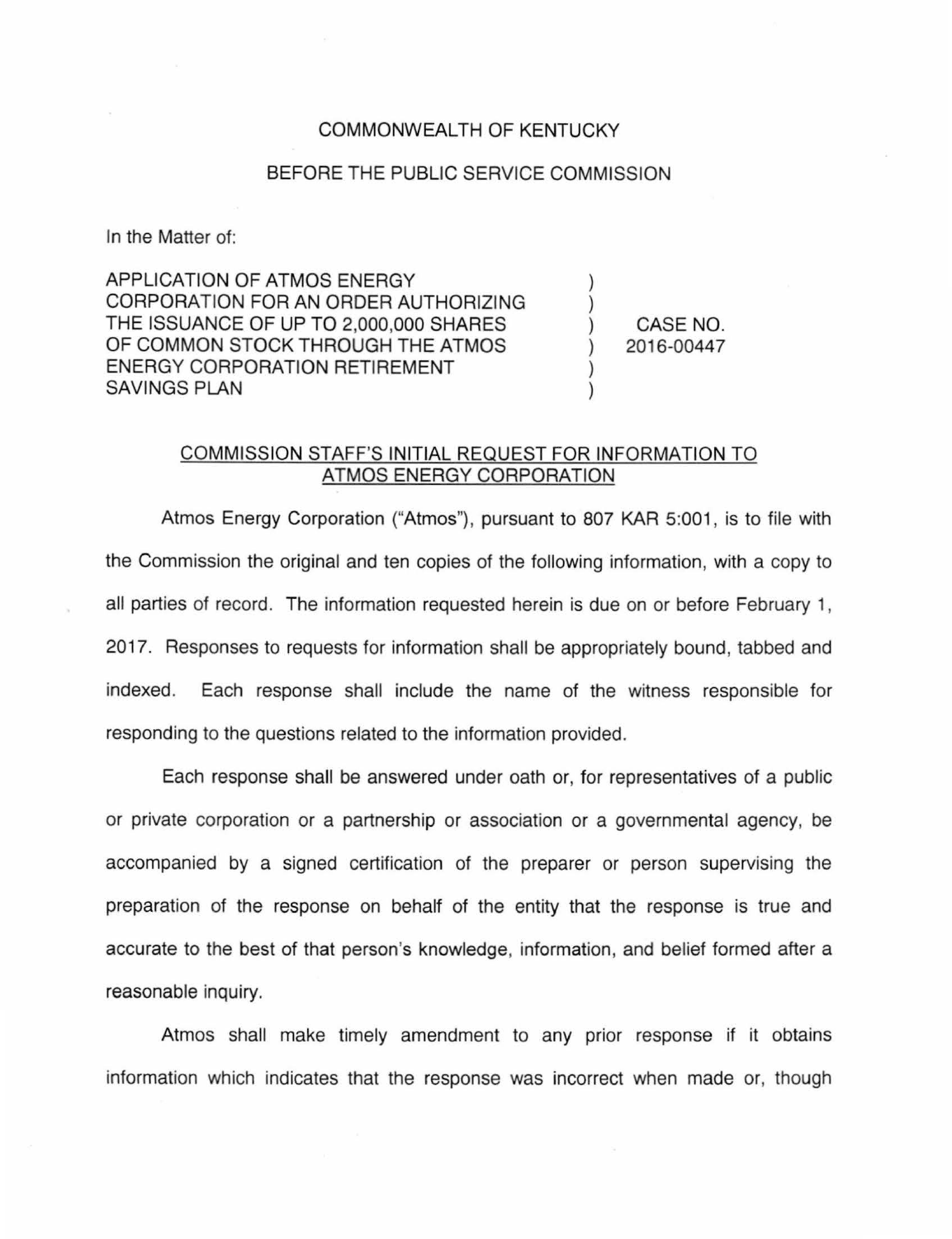correct when made, is now incorrect in any material respect. For any request to which Atmos fails or refuses to furnish all or part of the requested information, Atmos shall provide a written explanation of the specific grounds for its failure to completely and precisely respond.

Careful attention should be given to copied material to ensure that it is legible. When the requested information has been previously provided in this proceeding in the requested format, reference may be made to the specific location of that information in responding to this request. When filing a paper containing personal information, Atmos shall, in accordance with 807 KAR 5:001, Section 4(10), encrypt or redact the paper so that personal information cannot be read.

1. Refer to the Application, paragraph 1. Provide and discuss any changes to the Atmos Energy Corporation Retirement Savings Plan and Trust ("RSP") that have occurred since Atmos filed its last request for additional shares of Common Stock pursuant to the RSP in Case No. 2014-00285. 1

2. Provide the estimated dollar amount to be generated through the proposed stock issuance based on Atmos's current stock price.

3. Based on prior RSP offers, provide the expected level of employee purchase participation.

4. Refer to the Application, paragraph 3. Provide projections of the capital expenditures to be financed, debt reductions, and capitalization ratio and credit ratings improvements that are expected as a result of the proposed stock issuance.

<sup>&</sup>lt;sup>1</sup> Case No. 2014-00285, Application of Atmos Energy Corporation for an Order Authorizing the Issuance of Up to 2,000,000 Shares of Common Stock through the Atmos Energy Corporation Retirement Savings Plan (Ky. PSC Oct. 2, 2014).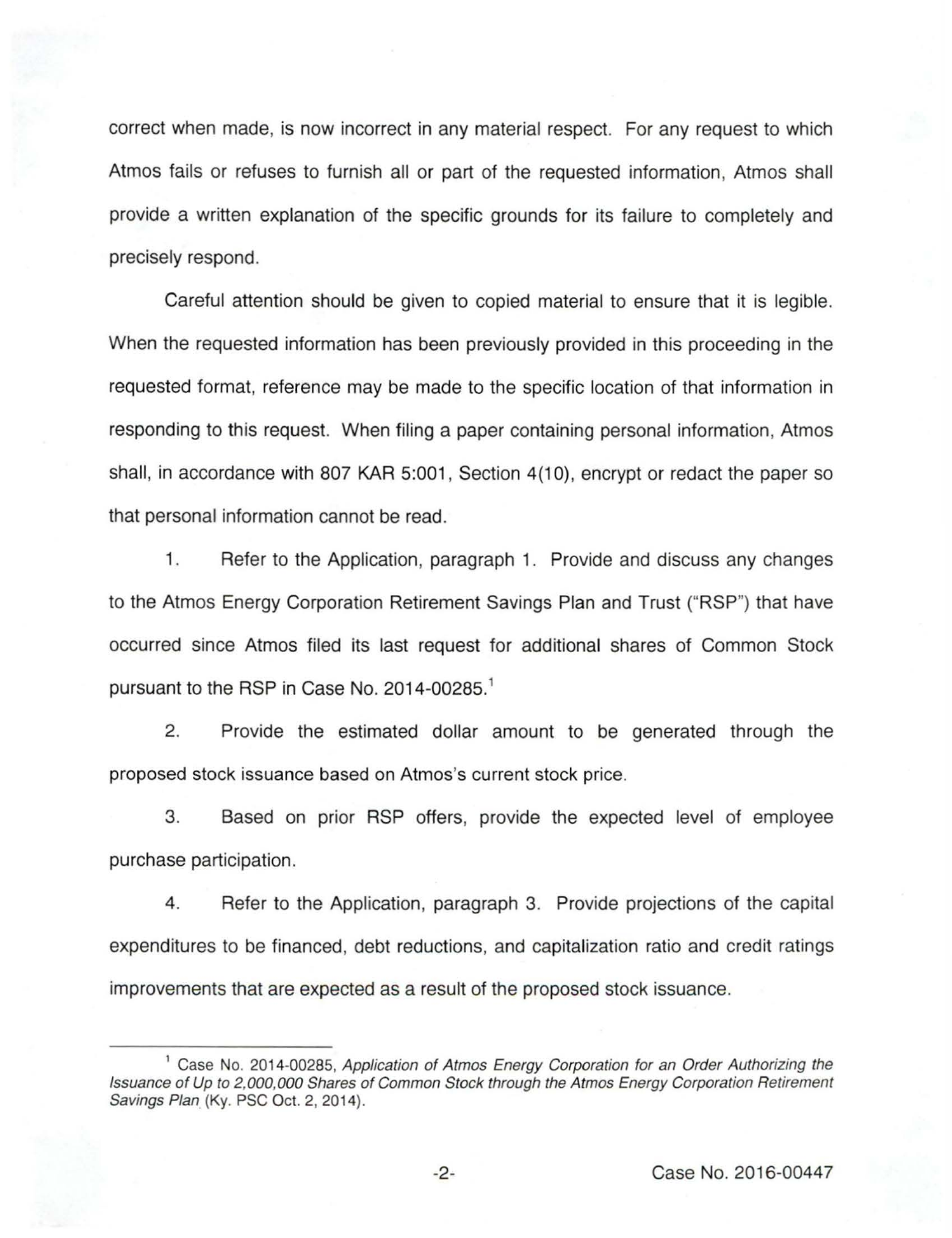5. Explain whether there have been any changes to the Atmos corporate organization since the completion of Case No.  $2014 - 00285^2$  and if so what effect, if any, there was to Atmos's operations and debt/equity ratio.

6. Refer to the Application, Exhibit A, page 4 of 5. Using the September 30, 2016 balance sheet, provide Atmos's capital structure reflecting the estimated amount of additional common stock to be issued, as shown in the response to Item 2 above.

7. For the 2,000,000 RSP common stock issuance authorized in Case No. 2014-00285, provide the number of shares of stock that were issued and the total amount of funds raised.

atheus

**Talina R. Mathews** Executive Director Public Service Commission P.O. Box 615 Frankfort, KY 40602

**DATED JAN 2 5 2017** 

cc: Parties of Record

 $2/d$ .